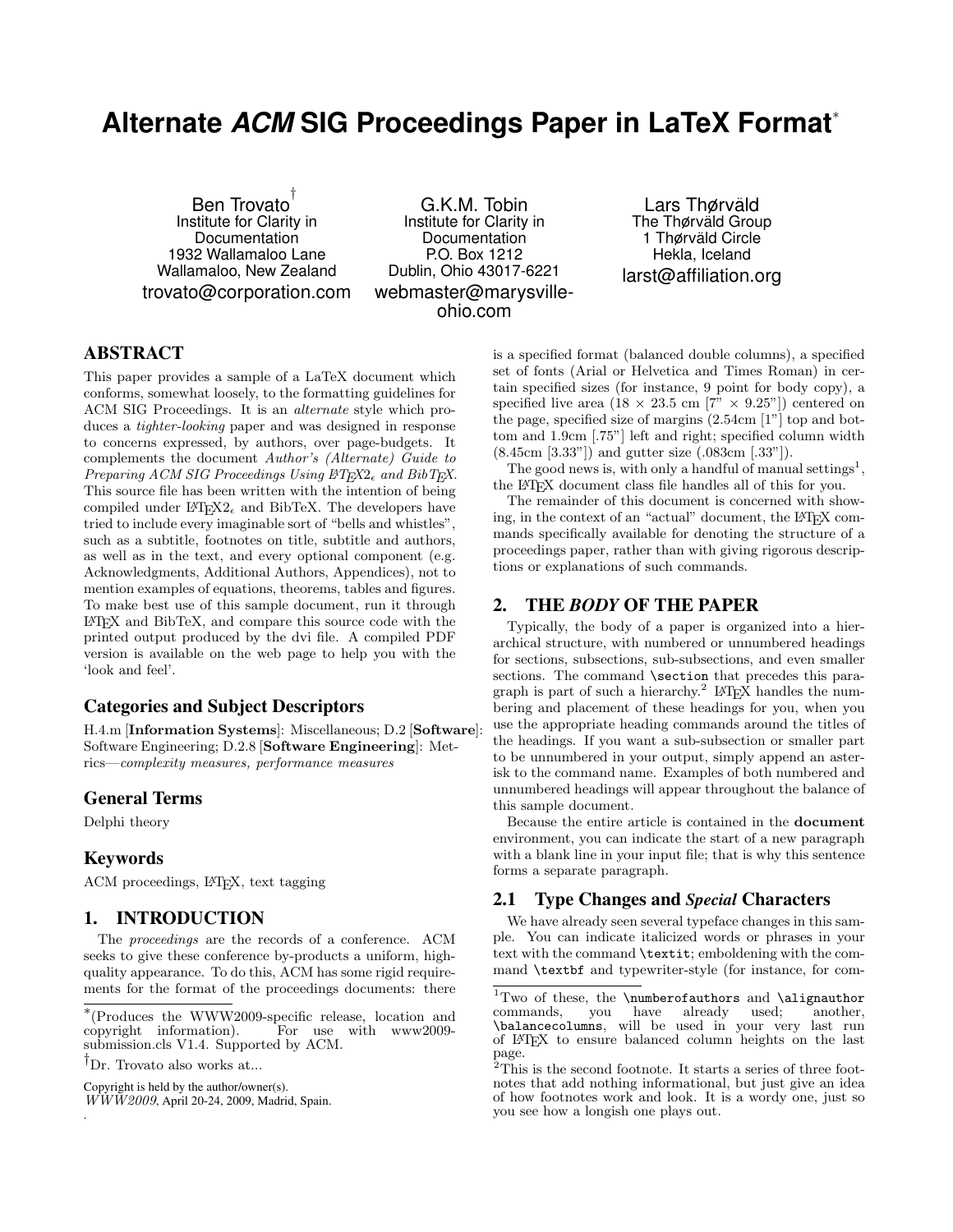puter code) with \texttt. But remember, you do not have to indicate typestyle changes when such changes are part of the structural elements of your article; for instance, the heading of this subsection will be in a sans serif<sup>3</sup> typeface, but that is handled by the document class file. Take care with the use of  $4$  the curly braces in type face changes; they mark the beginning and end of the text that is to be in the different typeface.

You can use whatever symbols, accented characters, or non-English characters you need anywhere in your document; you can find a complete list of what is available in the  $\langle B T_F X \; User's \; Guide[?].$ 

#### 2.2 Math Equations

You may want to display math equations in three distinct styles: inline, numbered or non-numbered display. Each of the three are discussed in the next sections.

#### *2.2.1 Inline (In-text) Equations*

A formula that appears in the running text is called an inline or in-text formula. It is produced by the math environment, which can be invoked with the usual \begin. . \end construction or with the short form  $\$ . . .  $\$ . You can use any of the symbols and structures, from  $\alpha$  to  $\omega$ , available in L<sup>AT</sup>EX<sup>[2]</sup>; this section will simply show a few examples of in-text equations in context. Notice how this equation:  $\lim_{n\to\infty} x = 0$ , set here in in-line math style, looks slightly different when set in display style. (See next section).

#### *2.2.2 Display Equations*

A numbered display equation – one set off by vertical space from the text and centered horizontally – is produced by the equation environment. An unnumbered display equation is produced by the displaymath environment.

Again, in either environment, you can use any of the symbols and structures available in L<sup>AT</sup>EX; this section will just give a couple of examples of display equations in context. First, consider the equation, shown as an inline equation above:

$$
\lim_{n \to \infty} x = 0 \tag{1}
$$

Notice how it is formatted somewhat differently in the displaymath environment. Now, we'll enter an unnumbered equation:

$$
\sum_{i=0}^{\infty} x + 1
$$

and follow it with another numbered equation:

$$
\sum_{i=0}^{\infty} x_i = \int_0^{\pi+2} f \tag{2}
$$

just to demonstrate L<sup>AT</sup>FX's able handling of numbering.

# 2.3 Citations

Citations to articles [?, ?, ?, ?], conference proceedings [?] or books [?, ?] listed in the Bibliography section of your article will occur throughout the text of your article.

Table 1: Frequency of Special Characters

| Non-English or Math | Frequency      | Comments          |
|---------------------|----------------|-------------------|
|                     | $1$ in $1,000$ | For Swedish names |
|                     | $1$ in $5$     | Common in math    |
|                     | $4$ in $5$     | Used in business  |
| $\Psi^2_1$          | 1 in 40,000    | Unexplained usage |

Figure 1: A sample black and white graphic (.eps format).

You should use BibTeX to automatically produce this bibliography; you simply need to insert one of several citation commands with a key of the item cited in the proper location in the .tex file [?]. The key is a short reference you invent to uniquely identify each work; in this sample document, the key is the first author's surname and a word from the title. This identifying key is included with each item in the .bib file for your article.

The details of the construction of the .bib file are beyond the scope of this sample document, but more information can be found in the Author's Guide, and exhaustive details in the  $\cancel{B T_F X}$  User's Guide[?].

This article shows only the plainest form of the citation command, using \cite. This is what is stipulated in the SIGS style specifications. No other citation format is endorsed or supported.

#### 2.4 Tables

Because tables cannot be split across pages, the best placement for them is typically the top of the page nearest their initial cite. To ensure this proper "floating" placement of tables, use the environment table to enclose the table's contents and the table caption. The contents of the table itself must go in the tabular environment, to be aligned properly in rows and columns, with the desired horizontal and vertical rules. Again, detailed instructions on tabular material is found in the  $BT\cancel{F}X$  User's Guide.

Immediately following this sentence is the point at which Table 1 is included in the input file; compare the placement of the table here with the table in the printed dvi output of this document.

To set a wider table, which takes up the whole width of the page's live area, use the environment table\* to enclose the table's contents and the table caption. As with a single-column table, this wide table will "float" to a location deemed more desirable. Immediately following this sentence is the point at which Table 2 is included in the input file; again, it is instructive to compare the placement of the table here with the table in the printed dvi output of this document.

#### 2.5 Figures

Like tables, figures cannot be split across pages; the best placement for them is typically the top or the bottom of the page nearest their initial cite. To ensure this proper "floating" placement of figures, use the environment figure to enclose the figure and its caption.

This sample document contains examples of .eps and .ps files to be displayable with L<sup>AT</sup>EX. More details on each of these is found in the Author's Guide.

As was the case with tables, you may want a figure that

<sup>3</sup>A third footnote, here. Let's make this a rather short one to see how it looks.

<sup>&</sup>lt;sup>4</sup>A fourth, and last, footnote.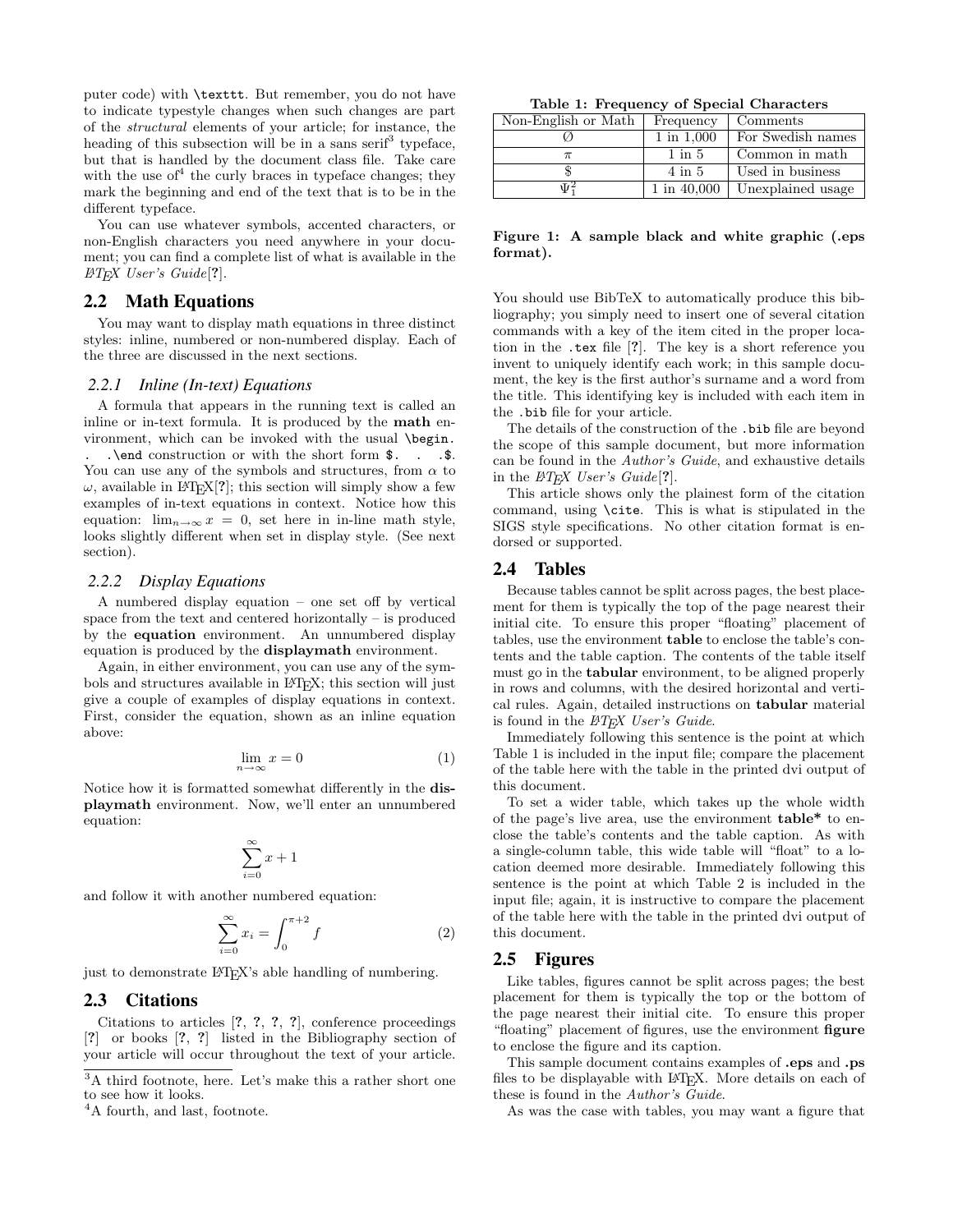| $\frac{1}{2}$    |          |                    |  |
|------------------|----------|--------------------|--|
| Command          | A Number | Comments           |  |
| \alignauthor     | 100      | Author alignment   |  |
| \numberofauthors | 200      | Author enumeration |  |
| \table           | 300      | For tables         |  |
| \table*          | 400      | For wider tables   |  |

Table 2: Some Typical Commands

Figure 3: A sample black and white graphic (.eps format) that needs to span two columns of text.

Figure 2: A sample black and white graphic (.eps format) that has been resized with the epsfig command.

Figure 4: A sample black and white graphic (.ps format) that has been resized with the psfig command.

spans two columns. To do this, and still to ensure proper "floating" placement of tables, use the environment figure\* to enclose the figure and its caption. and don't forget to end the environment with figure\*, not figure!

Note that either .ps or .eps formats are used; use the \epsfig or \psfig commands as appropriate for the different file types.

#### 2.6 Theorem-like Constructs

Other common constructs that may occur in your article are the forms for logical constructs like theorems, axioms, corollaries and proofs. There are two forms, one produced by the command \newtheorem and the other by the command \newdef; perhaps the clearest and easiest way to distinguish them is to compare the two in the output of this sample document:

This uses the theorem environment, created by the **\newtheorem** command:

THEOREM 1. Let  $f$  be continuous on  $[a, b]$ . If  $G$  is an antiderivative for  $f$  on  $[a, b]$ , then

$$
\int_a^b f(t)dt = G(b) - G(a).
$$

The other uses the definition environment, created by the \newdef command:

Definition 1. If z is irrational, then by  $e^z$  we mean the unique number which has logarithm  $z$ :

$$
\log e^z = z
$$

Two lists of constructs that use one of these forms is given in the Author's Guidelines.

There is one other similar construct environment, which is already set up for you; i.e. you must not use a  $\neq$ command to create it: the proof environment. Here is a example of its use:

PROOF. Suppose on the contrary there exists a real number L such that

$$
\lim_{x \to \infty} \frac{f(x)}{g(x)} = L.
$$

Then

$$
l = \lim_{x \to c} f(x) = \lim_{x \to c} \left[ gx \cdot \frac{f(x)}{g(x)} \right] = \lim_{x \to c} g(x) \cdot \lim_{x \to c} \frac{f(x)}{g(x)} = 0 \cdot L = 0,
$$

which contradicts our assumption that  $l \neq 0$ .

Complete rules about using these environments and using the two different creation commands are in the Author's Guide; please consult it for more detailed instructions. If you need to use another construct, not listed therein, which you want to have the same formatting as the Theorem or the Definition[?] shown above, use the \newtheorem or the \newdef command, respectively, to create it.

## A *Caveat* for the T<sub>E</sub>X Expert

Because you have just been given permission to use the \newdef command to create a new form, you might think you can use TEX's **\def** to create a new command: Please refrain from doing this! Remember that your LAT<sub>EX</sub> source code is primarily intended to create camera-ready copy, but may be converted to other forms – e.g. HTML. If you inadvertently omit some or all of the \defs recompilation will be, to say the least, problematic.

## 3. CONCLUSIONS

This paragraph will end the body of this sample document. Remember that you might still have Acknowledgments or Appendices; brief samples of these follow. There is still the Bibliography to deal with; and we will make a disclaimer about that here: with the exception of the reference to the LATEX book, the citations in this paper are to articles which have nothing to do with the present subject and are used as examples only.

#### 4. ACKNOWLEDGMENTS

This section is optional; it is a location for you to acknowledge grants, funding, editing assistance and what have you. In the present case, for example, the authors would like to thank Gerald Murray of ACM for his help in codifying this Author's Guide and the .cls and .tex files that it describes.

### APPENDIX

# A. HEADINGS IN APPENDICES

The rules about hierarchical headings discussed above for the body of the article are different in the appendices. In the appendix environment, the command section is used to indicate the start of each Appendix, with alphabetic order designation (i.e. the first is A, the second B, etc.) and a title (if you include one). So, if you need hierarchical structure within an Appendix, start with **subsection** as the highest